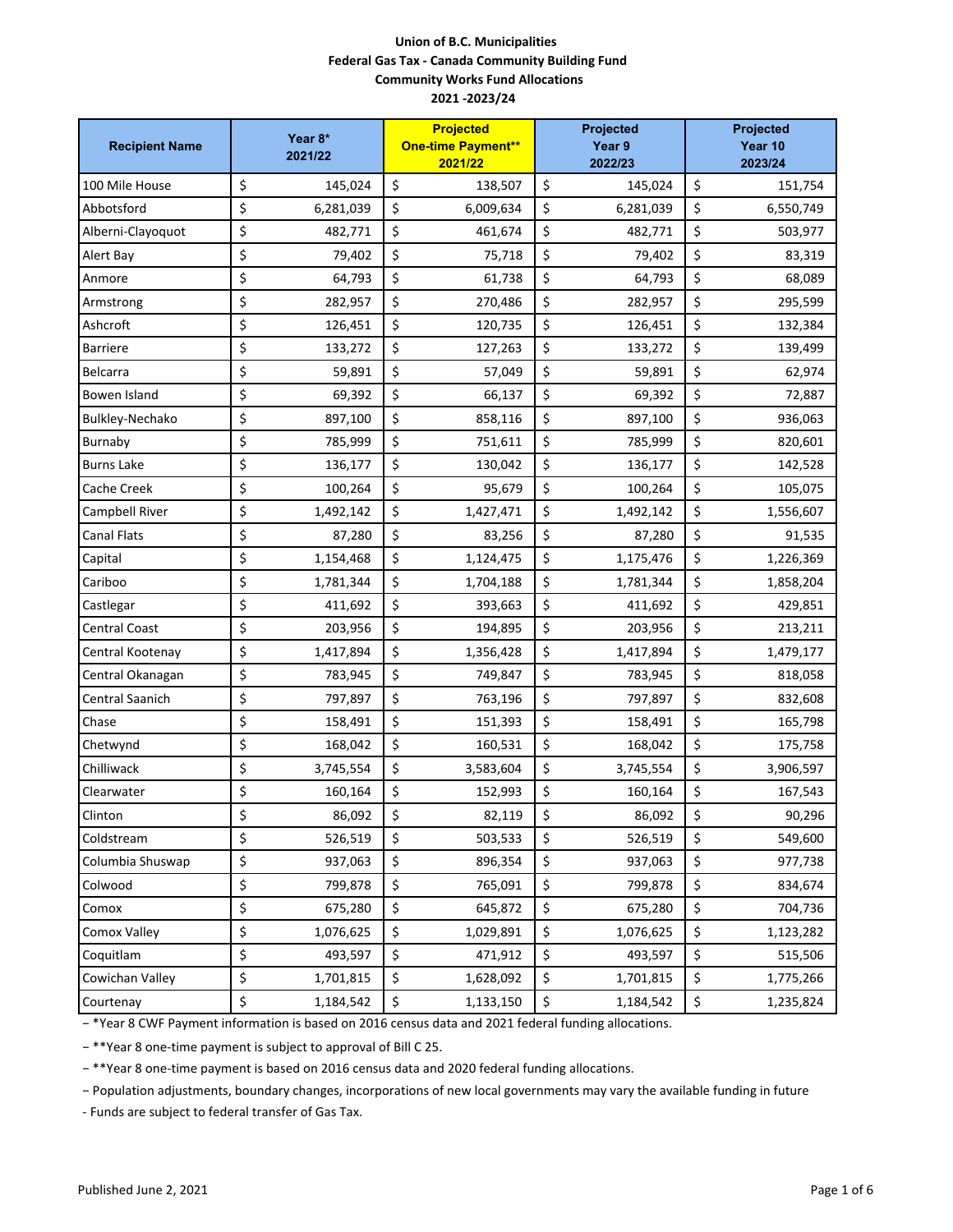| <b>Recipient Name</b>       | Year 8*<br>2021/22 | <b>Projected</b><br><b>One-time Payment**</b><br>2021/22 | Projected<br>Year 9<br>2022/23 | Projected<br>Year 10<br>2023/24 |
|-----------------------------|--------------------|----------------------------------------------------------|--------------------------------|---------------------------------|
| Cranbrook                   | \$<br>940,188      | \$<br>899,344                                            | \$<br>940,188                  | \$<br>980,997                   |
| Creston                     | \$<br>293,388      | \$<br>280,466                                            | \$<br>293,388                  | \$<br>306,477                   |
| Cumberland                  | \$<br>223,057      | \$<br>213,171                                            | \$<br>223,057                  | \$<br>233,131                   |
| Dawson Creek                | \$<br>593,858      | \$<br>567,965                                            | \$<br>593,858                  | \$<br>619,824                   |
| Delta                       | \$<br>377,707      | \$<br>361,058                                            | \$<br>377,707                  | \$<br>394,586                   |
| Duncan                      | \$<br>275,475      | \$<br>263,327                                            | \$<br>275,475                  | \$<br>287,796                   |
| East Kootenay               | \$<br>770,126      | \$<br>736,623                                            | \$<br>770,126                  | \$<br>803,646                   |
| Elkford                     | \$<br>167,866      | \$<br>160,363                                            | \$<br>167,866                  | \$<br>175,575                   |
| Enderby                     | \$<br>188,331      | \$<br>179,945                                            | \$<br>188,331                  | \$<br>196,917                   |
| Esquimalt                   | \$<br>834,911      | \$<br>798,612                                            | \$<br>834,911                  | \$<br>871,209                   |
| Fernie                      | \$<br>307,252      | \$<br>293,732                                            | \$<br>307,252                  | \$<br>320,934                   |
| Fort St. James              | \$<br>128,211      | \$<br>122,420                                            | \$<br>128,211                  | \$<br>134,220                   |
| Fort St. John               | \$<br>944,941      | \$<br>903,892                                            | \$<br>944,941                  | \$<br>985,954                   |
| <b>Fraser Lake</b>          | \$<br>101,364      | \$<br>96,732                                             | \$<br>101,364                  | \$<br>106,222                   |
| Fraser Valley               | \$<br>858,898      | \$<br>821,563                                            | \$<br>858,898                  | \$<br>896,223                   |
| Fraser-Fort George          | \$<br>724,749      | \$<br>693,206                                            | \$<br>724,749                  | \$<br>756,325                   |
| Fruitvale                   | \$<br>142,383      | \$<br>135,980                                            | \$<br>142,383                  | \$<br>149,000                   |
| Gibsons                     | \$<br>260,555      | \$<br>249,051                                            | \$<br>260,555                  | \$<br>272,236                   |
| Gold River                  | \$<br>111,222      | \$<br>106,165                                            | \$<br>111,222                  | \$<br>116,504                   |
| Golden                      | \$<br>221,076      | \$<br>211,276                                            | \$<br>221,076                  | \$<br>231,066                   |
| <b>Grand Forks</b>          | \$<br>236,084      | \$<br>225,636                                            | \$<br>236,084                  | \$<br>246,717                   |
| Granisle                    | \$<br>71,216       | \$<br>67,885                                             | \$<br>71,216                   | \$<br>74,782                    |
| Greenwood                   | \$<br>87,148       | \$<br>83,129                                             | \$<br>87,148                   | \$<br>91,397                    |
| <b>Harrison Hot Springs</b> | \$<br>122,490      | \$<br>116,945                                            | \$<br>122,490                  | \$<br>128,254                   |
| Hazelton                    | \$<br>71,656       | \$<br>68,306                                             | \$<br>71,656                   | \$<br>75,241                    |
| Highlands                   | \$<br>155,807      | \$<br>148,824                                            | \$<br>155,807                  | \$<br>162,999                   |
| Hope                        | \$<br>329,918      | \$<br>315,419                                            | \$<br>329,918                  | \$<br>344,572                   |
| Houston                     | \$<br>189,608      | \$<br>181,166                                            | \$<br>189,608                  | \$<br>198,248                   |
| Hudson's Hope               | \$<br>102,552      | \$<br>97,869                                             | \$<br>102,552                  | \$<br>107,462                   |
| Invermere                   | \$<br>207,125      | \$<br>197,927                                            | \$<br>207,125                  | \$<br>216,516                   |
| Kamloops                    | \$<br>4,031,280    | \$<br>3,856,996                                          | \$<br>4,031,280                | \$<br>4,204,569                 |
| Kaslo                       | \$<br>100,484      | \$<br>95,889                                             | \$<br>100,484                  | \$<br>105,305                   |
| Kelowna                     | \$<br>5,664,123    | \$<br>5,419,350                                          | \$<br>5,664,123                | \$<br>5,907,393                 |
| Kent                        | \$<br>324,901      | \$<br>310,618                                            | \$<br>324,901                  | \$<br>339,340                   |
| Keremeos                    | \$<br>123,986      | \$<br>118,377                                            | \$<br>123,986                  | \$<br>129,814                   |
| Kimberley                   | \$<br>384,669      | \$<br>367,807                                            | \$<br>384,669                  | \$<br>401,669                   |

− \*2021/22 CWF Payment information is based on 2016 census data and 2021 federal funding allocations.

− \*\*Year 8 one-time payment is subject to approval of Bill C 25.

− \*\*Year 8 one-time payment is based on 2016 census data and 2020 federal funding allocations.

− Population adjustments, boundary changes, incorporations of new local governments may vary available funding in future years.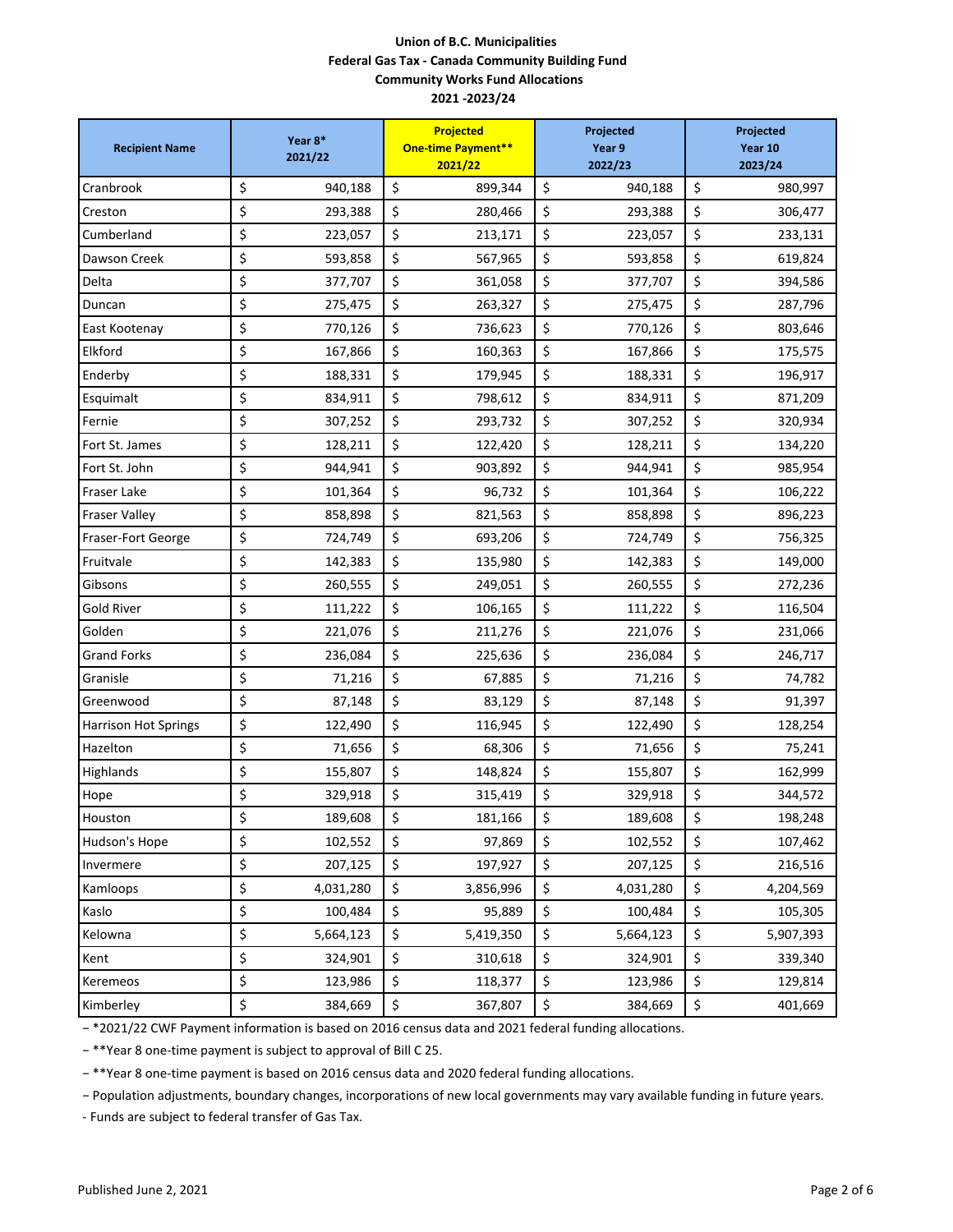| <b>Recipient Name</b>  | Year 8<br>2021/22 | <b>Projected</b><br><b>One-time Payment*</b><br>2021/22 | Projected<br>Year 9<br>2022/23 |           | Projected<br>Year 10<br>2023/24 |           |
|------------------------|-------------------|---------------------------------------------------------|--------------------------------|-----------|---------------------------------|-----------|
| Kitimat                | \$<br>415,741     | \$<br>397,538                                           | \$                             | 415,741   | \$                              | 434,074   |
| Kitimat-Stikine        | \$<br>775,231     | \$<br>741,508                                           | \$                             | 775,231   | \$                              | 808,970   |
| Kootenay Boundary      | \$<br>479,870     | \$<br>478,351                                           | \$                             | 500,200   | \$                              | 522,152   |
| Ladysmith              | \$<br>433,786     | \$<br>414,804                                           | \$                             | 433,786   | \$                              | 452,892   |
| Lake Country           | \$<br>626,603     | \$<br>599,296                                           | \$                             | 626,603   | \$                              | 653,972   |
| Lake Cowichan          | \$<br>199,863     | \$<br>190,978                                           | \$                             | 199,863   | \$                              | 208,943   |
| Langford               | \$<br>1,613,351   | \$<br>1,543,447                                         | \$                             | 1,613,351 | \$                              | 1,683,011 |
| Langley City           | \$<br>138,864     | \$<br>132,591                                           | \$                             | 138,864   | \$                              | 145,375   |
| Langley District       | \$<br>424,778     | \$<br>406,084                                           | \$                             | 424,778   | \$                              | 443,700   |
| Lantzville             | \$<br>216,543     | \$<br>206,939                                           | \$                             | 216,543   | \$                              | 226,338   |
| Lillooet               | \$<br>158,007     | \$<br>150,930                                           | \$                             | 158,007   | \$                              | 165,294   |
| Lions Bay              | \$<br>62,053      | \$<br>59,117                                            | \$                             | 62,053    | \$                              | 65,229    |
| Logan Lake             | \$<br>145,596     | \$<br>139,054                                           | \$                             | 145,596   | \$                              | 152,350   |
| Lumby                  | \$<br>138,554     | \$<br>132,316                                           | \$                             | 138,554   | \$                              | 145,006   |
| Lytton                 | \$<br>68,839      | \$<br>65,611                                            | \$                             | 68,839    | \$                              | 72,304    |
| Mackenzie              | \$<br>221,340     | \$<br>211,529                                           | \$                             | 221,340   | \$                              | 231,341   |
| Maple Ridge            | \$<br>315,198     | \$<br>301,264                                           | \$                             | 315,198   | \$                              | 329,364   |
| Masset                 | \$<br>92,781      | \$<br>88,520                                            | \$                             | 92,781    | \$                              | 97,272    |
| McBride                | \$<br>84,991      | \$<br>81,066                                            | \$                             | 84,991    | \$                              | 89,148    |
| Merritt                | \$<br>372,081     | \$<br>355,763                                           | \$                             | 372,081   | \$                              | 388,543   |
| Metchosin              | \$<br>265,088     | \$<br>253,388                                           | \$                             | 265,088   | \$                              | 276,964   |
| <b>Metro Vancouver</b> | \$<br>136,668     | \$<br>130,491                                           | \$                             | 136,668   | \$                              | 143,084   |
| Midway                 | \$<br>86,444      | \$<br>82,456                                            | \$                             | 86,444    | \$                              | 90,663    |
| Mission                | \$<br>1,766,996   | \$<br>1,690,460                                         | \$                             | 1,766,996 | \$                              | 1,843,242 |
| Montrose               | \$<br>101,716     | \$<br>97,069                                            | \$                             | 101,716   | \$                              | 106,590   |
| Mount Waddington       | \$<br>208,093     | \$<br>198,853                                           | \$                             | 208,093   | \$                              | 217,526   |
| Nakusp                 | \$<br>128,519     | \$<br>122,715                                           | \$                             | 128,519   | \$                              | 134,542   |
| Nanaimo                | \$<br>4,041,138   | \$<br>3,866,429                                         | \$                             | 4,041,138 | \$                              | 4,214,850 |
| Nanaimo RD             | \$<br>1,824,168   | \$<br>1,745,163                                         | \$                             | 1,824,168 | \$                              | 1,902,863 |
| Nelson                 | \$<br>523,174     | \$<br>500,333                                           | \$                             | 523,174   | \$                              | 546,111   |
| New Denver             | \$<br>78,698      | \$<br>75,044                                            | \$                             | 78,698    | \$                              | 82,585    |
| New Hazelton           | \$<br>83,407      | \$<br>79,550                                            | \$                             | 83,407    | \$                              | 87,496    |
| New Westminster        | \$<br>279,974     | \$<br>267,570                                           | \$                             | 279,974   | \$                              | 292,610   |
| North Coast RD         | \$<br>212,758     | \$<br>203,317                                           | \$                             | 212,758   | \$                              | 222,391   |
| North Cowichan         | \$<br>1,363,979   | \$<br>1,304,840                                         | \$                             | 1,363,979 | \$                              | 1,422,951 |
| North Okanagan         | \$<br>874,654     | \$<br>836,639                                           | \$                             | 874,654   | \$                              | 912,655   |

− \*2021/22 CWF Payment information is based on 2016 census data and 2021 federal funding allocations.

− \*\*Year 8 one-time payment is subject to approval of Bill C 25.

− \*\*Year 8 one-time payment is based on 2016 census data and 2020 federal funding allocations.

− Population adjustments, boundary changes, incorporations of new local governments may vary the available funding in future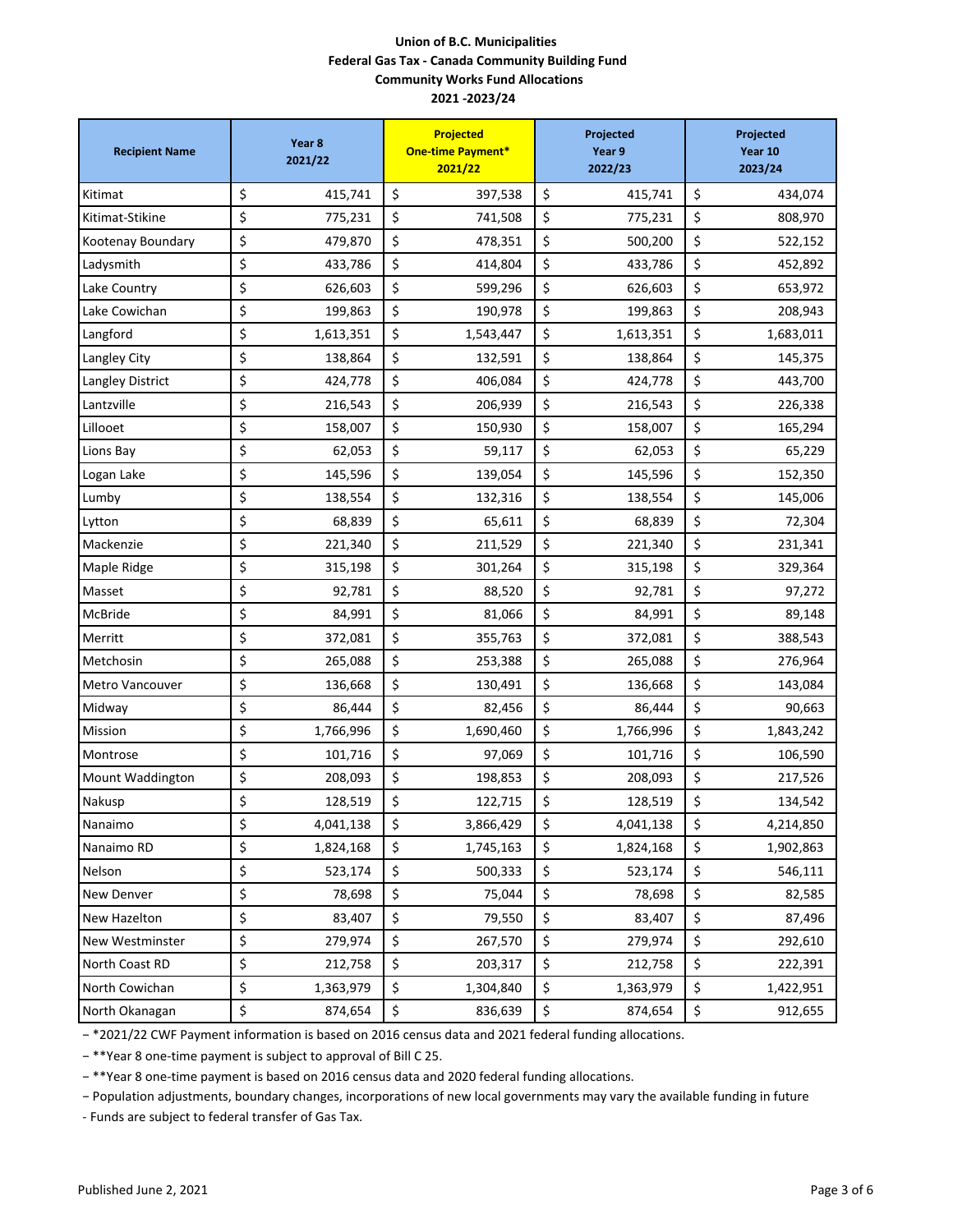| <b>Recipient Name</b>    | Year 8<br>2021/22 | <b>Projected</b><br><b>One-time Payment*</b><br>2021/22 | Projected<br>Year 9<br>2022/23 |           | Projected<br>Year 10<br>2023/24 |  |
|--------------------------|-------------------|---------------------------------------------------------|--------------------------------|-----------|---------------------------------|--|
| North Saanich            | \$<br>552,971     | \$<br>528,843                                           | \$                             | 552,971   | \$<br>577,184                   |  |
| North Vancouver City     | \$<br>223,359     | \$<br>213,415                                           | \$                             | 223,359   | \$<br>233,537                   |  |
| North Vancouver District | \$<br>326,707     | \$<br>312,273                                           | \$                             | 326,707   | \$<br>341,372                   |  |
| <b>Northern Rockies</b>  | \$<br>295,236     | \$<br>282,235                                           | \$                             | 295,236   | \$<br>308,404                   |  |
| Oak Bay                  | \$<br>854,232     | \$<br>817,099                                           | \$                             | 854,232   | \$<br>891,358                   |  |
| Okanagan-Similkameen     | \$<br>1,083,447   | \$<br>1,036,419                                         | \$                             | 1,083,447 | \$<br>1,130,396                 |  |
| Oliver                   | \$<br>274,771     | \$<br>262,653                                           | \$                             | 274,771   | \$<br>287,062                   |  |
| Osoyoos                  | \$<br>281,681     | \$<br>269,264                                           | \$                             | 281,681   | \$<br>294,268                   |  |
| Parksville               | \$<br>608,646     | \$<br>582,114                                           | \$                             | 608,646   | \$<br>635,246                   |  |
| Peace River              | \$<br>1,063,245   | \$<br>1,017,089                                         | \$                             | 1,063,245 | \$<br>1,109,329                 |  |
| Peachland                | \$<br>296,777     | \$<br>283,709                                           | \$                             | 296,777   | \$<br>310,011                   |  |
| Pemberton                | \$<br>171,167     | \$<br>163,521                                           | \$                             | 171,167   | \$<br>179,017                   |  |
| Penticton                | \$<br>1,543,768   | \$<br>1,476,868                                         | \$                             | 1,543,768 | \$<br>1,610,446                 |  |
| <b>Pitt Meadows</b>      | \$<br>115,981     | \$<br>110,702                                           | \$                             | 115,981   | \$<br>121,498                   |  |
| Port Alberni             | \$<br>835,923     | \$<br>799,581                                           | \$                             | 835,923   | \$<br>872,264                   |  |
| Port Alice               | \$<br>87,104      | \$<br>83,087                                            | \$                             | 87,104    | \$<br>91,351                    |  |
| <b>Port Clements</b>     | \$<br>70,291      | \$<br>67,001                                            | \$                             | 70,291    | \$<br>73,818                    |  |
| Port Coquitlam           | \$<br>241,234     | \$<br>230,513                                           | \$                             | 241,234   | \$<br>252,188                   |  |
| Port Edward              | \$<br>78,434      | \$<br>74,791                                            | \$                             | 78,434    | \$<br>82,309                    |  |
| Port Hardy               | \$<br>239,737     | \$<br>229,132                                           | \$                             | 239,737   | \$<br>250,527                   |  |
| Port McNeill             | \$<br>160,736     | \$<br>153,541                                           | \$                             | 160,736   | \$<br>168,139                   |  |
| Port Moody               | \$<br>162,836     | \$<br>155,522                                           | \$                             | 162,836   | \$<br>170,387                   |  |
| Pouce Coupe              | \$<br>92,737      | \$<br>88,478                                            | \$                             | 92,737    | \$<br>97,226                    |  |
| <b>Powell River</b>      | \$<br>636,945     | \$<br>609,192                                           | \$                             | 636,945   | \$<br>664,758                   |  |
| <b>Prince George</b>     | \$<br>3,314,897   | \$<br>3,171,539                                         | \$                             | 3,314,897 | \$<br>3,457,483                 |  |
| <b>Prince Rupert</b>     | \$<br>595,706     | \$<br>569,734                                           | \$                             | 595,706   | \$<br>621,752                   |  |
| Princeton                | \$<br>182,390     | \$<br>174,260                                           | \$                             | 182,390   | \$<br>190,721                   |  |
| qathet RD                | \$<br>361,210     | \$<br>345,361                                           | \$                             | 361,210   | \$<br>377,206                   |  |
| Qualicum Beach           | \$<br>451,479     | \$<br>431,733                                           | \$                             | 451,479   | \$<br>471,343                   |  |
| Queen Charlotte          | \$<br>95,378      | \$<br>91,004                                            | \$                             | 95,378    | \$<br>99,980                    |  |
| Quesnel                  | \$<br>492,674     | \$<br>471,149                                           | \$                             | 492,674   | \$<br>514,304                   |  |
| Radium Hot Springs       | \$<br>92,033      | \$<br>87,804                                            | \$                             | 92,033    | \$<br>96,492                    |  |
| Revelstoke               | \$<br>390,038     | \$<br>372,944                                           | \$                             | 390,038   | \$<br>407,269                   |  |
| Richmond                 | \$<br>678,243     | \$<br>648,536                                           | \$                             | 678,243   | \$<br>708,167                   |  |
| Rossland                 | \$<br>222,001     | \$<br>212,161                                           | \$                             | 222,001   | \$<br>232,030                   |  |

− \*2021/22 CWF Payment information is based on 2016 census data and 2021 federal funding allocations.

− \*\*Year 8 one-time payment is subject to approval of Bill C 25.

− \*\*Year 8 one-time payment is based on 2016 census data and 2020 federal funding allocations.

− Population adjustments, boundary changes, and incorporations of new local governments may vary available funding in future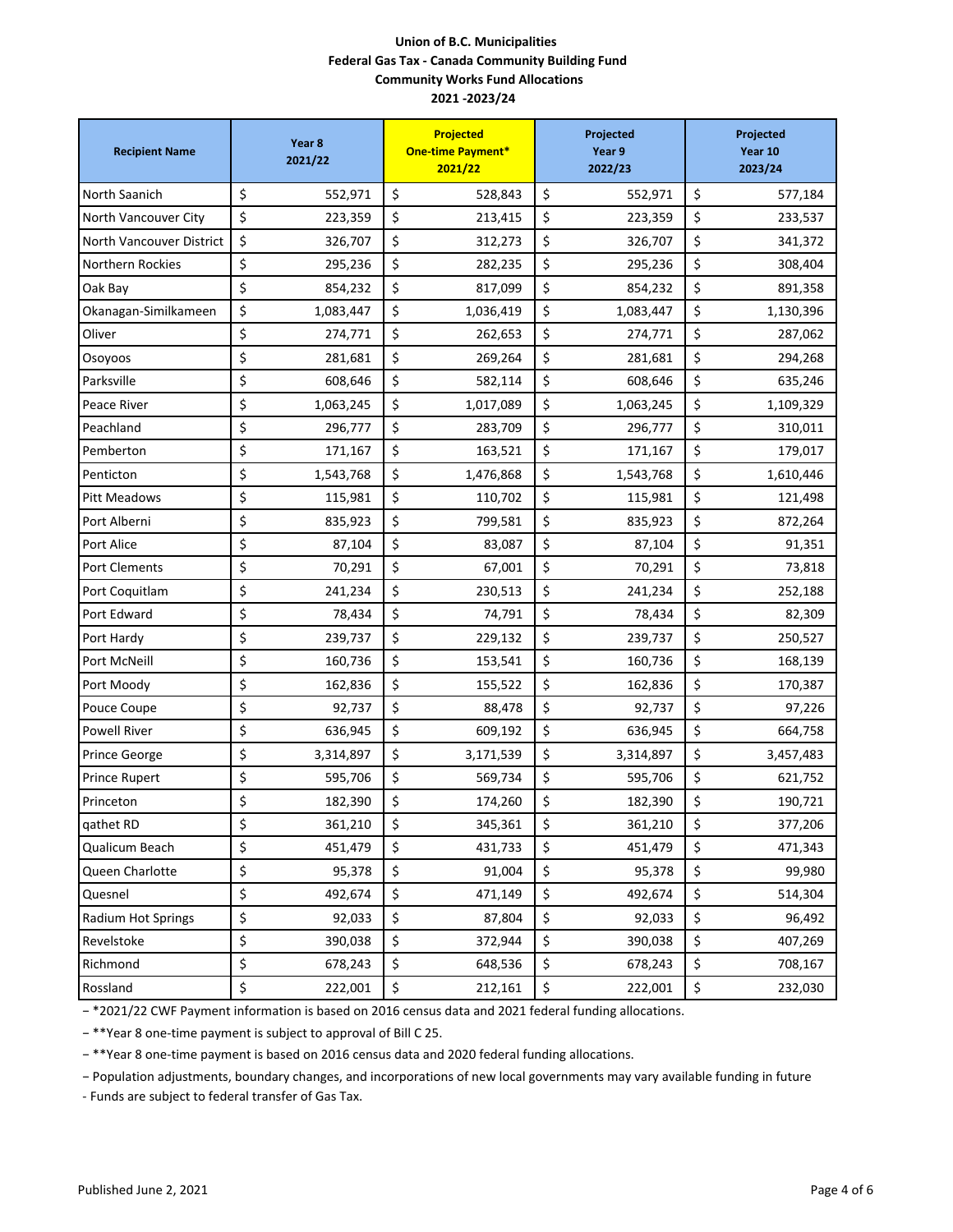| <b>Recipient Name</b> | Year 8<br>2021/22 | <b>Projected</b><br><b>One-time Payment*</b><br>2021/22 | Projected<br>Year 9<br>2022/23 | Projected<br>Year 10<br>2023/24 |  |
|-----------------------|-------------------|---------------------------------------------------------|--------------------------------|---------------------------------|--|
| Saanich               | \$<br>5,081,757   | \$<br>4,862,125                                         | \$<br>5,081,757                | \$<br>5,300,068                 |  |
| Salmo                 | \$<br>108,098     | \$<br>103,175                                           | \$<br>108,098                  | \$<br>113,245                   |  |
| Salmon Arm            | \$<br>837,156     | \$<br>800,760                                           | \$<br>837,156                  | \$<br>873,549                   |  |
| Sayward               | \$<br>71,568      | \$<br>68,222                                            | \$<br>71,568                   | \$<br>75,149                    |  |
| Sechelt               | \$<br>507,506     | \$<br>485,341                                           | \$<br>507,506                  | \$<br>529,771                   |  |
| Sechelt Indian        | \$<br>88,336      | \$<br>84,266                                            | \$<br>88,336                   | \$<br>92,637                    |  |
| <b>Sicamous</b>       | \$<br>164,785     | \$<br>157,415                                           | \$<br>164,785                  | \$<br>172,362                   |  |
| Sidney                | \$<br>571,588     | \$<br>546,656                                           | \$<br>571,588                  | \$<br>596,599                   |  |
| Silverton             | \$<br>66,462      | \$<br>63,337                                            | \$<br>66,462                   | \$<br>69,825                    |  |
| Slocan                | \$<br>69,851      | \$<br>66,579                                            | \$<br>69,851                   | \$<br>73,359                    |  |
| Smithers              | \$<br>295,589     | \$<br>282,572                                           | \$<br>295,589                  | \$<br>308,771                   |  |
| Sooke                 | \$<br>630,079     | \$<br>602,623                                           | \$<br>630,079                  | \$<br>657,598                   |  |
| Spallumcheen          | \$<br>282,605     | \$<br>270,149                                           | \$<br>282,605                  | \$<br>295,231                   |  |
| Sparwood              | \$<br>224,421     | \$<br>214,477                                           | \$<br>224,421                  | \$<br>234,554                   |  |
| Squamish              | \$<br>916,641     | \$<br>876,814                                           | \$<br>916,641                  | \$<br>956,442                   |  |
| Squamish-Lillooet     | \$<br>341,757     | \$<br>326,747                                           | \$<br>341,757                  | \$<br>356,919                   |  |
| Stewart               | \$<br>75,529      | \$<br>72,012                                            | \$<br>75,529                   | \$<br>79,280                    |  |
| Strathcona            | \$<br>507,022     | \$<br>484,878                                           | \$<br>507,022                  | \$<br>529,267                   |  |
| Summerland            | \$<br>569,079     | \$<br>544,256                                           | \$<br>569,079                  | \$<br>593,983                   |  |
| Sun Peaks             | \$<br>84,991      | \$<br>81,066                                            | \$<br>84,991                   | \$<br>89,148                    |  |
| <b>Sunshine Coast</b> | \$<br>695,085     | \$<br>664,822                                           | \$<br>695,085                  | \$<br>725,390                   |  |
| Surrey                | \$<br>1,677,966   | \$<br>1,604,828                                         | \$<br>1,677,966                | \$<br>1,751,289                 |  |
| Tahsis                | \$<br>68,795      | \$<br>65,569                                            | \$<br>68,795                   | \$<br>72,258                    |  |
| Taylor                | \$<br>122,534     | \$<br>116,988                                           | \$<br>122,534                  | \$<br>128,300                   |  |
| Telkwa                | \$<br>116,284     | \$<br>111,008                                           | \$<br>116,284                  | \$<br>121,782                   |  |
| Terrace               | \$<br>570,311     | \$<br>545,435                                           | \$<br>570,311                  | \$<br>595,268                   |  |
| Thompson-Nicola       | \$<br>1,065,798   | \$<br>1,019,532                                         | \$<br>1,065,798                | \$<br>1,111,991                 |  |
| Tofino                | \$<br>142,911     | \$<br>136,485                                           | \$<br>142,911                  | \$<br>149,550                   |  |
| Trail                 | \$<br>397,168     | \$<br>379,766                                           | \$<br>397,168                  | \$<br>414,705                   |  |
| <b>Tumbler Ridge</b>  | \$<br>145,332     | \$<br>138,802                                           | \$<br>145,332                  | \$<br>152,075                   |  |
| Ucluelet              | \$<br>133,449     | \$<br>127,431                                           | \$<br>133,449                  | \$<br>139,682                   |  |
| Valemount             | \$<br>102,816     | \$<br>98,121                                            | \$<br>102,816                  | \$<br>107,737                   |  |
| Vancouver             | \$<br>2,033,334   | \$<br>1,944,757                                         | \$<br>2,033,334                | \$<br>2,122,083                 |  |
| Vanderhoof            | \$<br>253,249     | \$<br>242,060                                           | \$<br>253,249                  | \$<br>264,617                   |  |
| Vernon                | \$<br>1,824,124   | \$<br>1,745,121                                         | \$<br>1,824,124                | \$<br>1,902,817                 |  |
| Victoria              | \$<br>3,833,754   | \$<br>3,667,997                                         | \$<br>3,833,754                | \$<br>3,998,577                 |  |
| View Royal            | \$<br>515,956     | \$<br>493,427                                           | \$<br>515,956                  | \$<br>538,584                   |  |

− \*2021/22 CWF Payment information is based on 2016 census data and 2021 federal funding allocations.

− \*\*Year 8 one-time payment is subject to approval of Bill C 25.

− \*\*Year 8 one-time payment is based on 2016 census data and 2020 federal funding allocations.

− Population adjustments, boundary changes, and incorporations of new local governments may vary available funding in future - Funds are subject to federal transfer of Gas Tax.